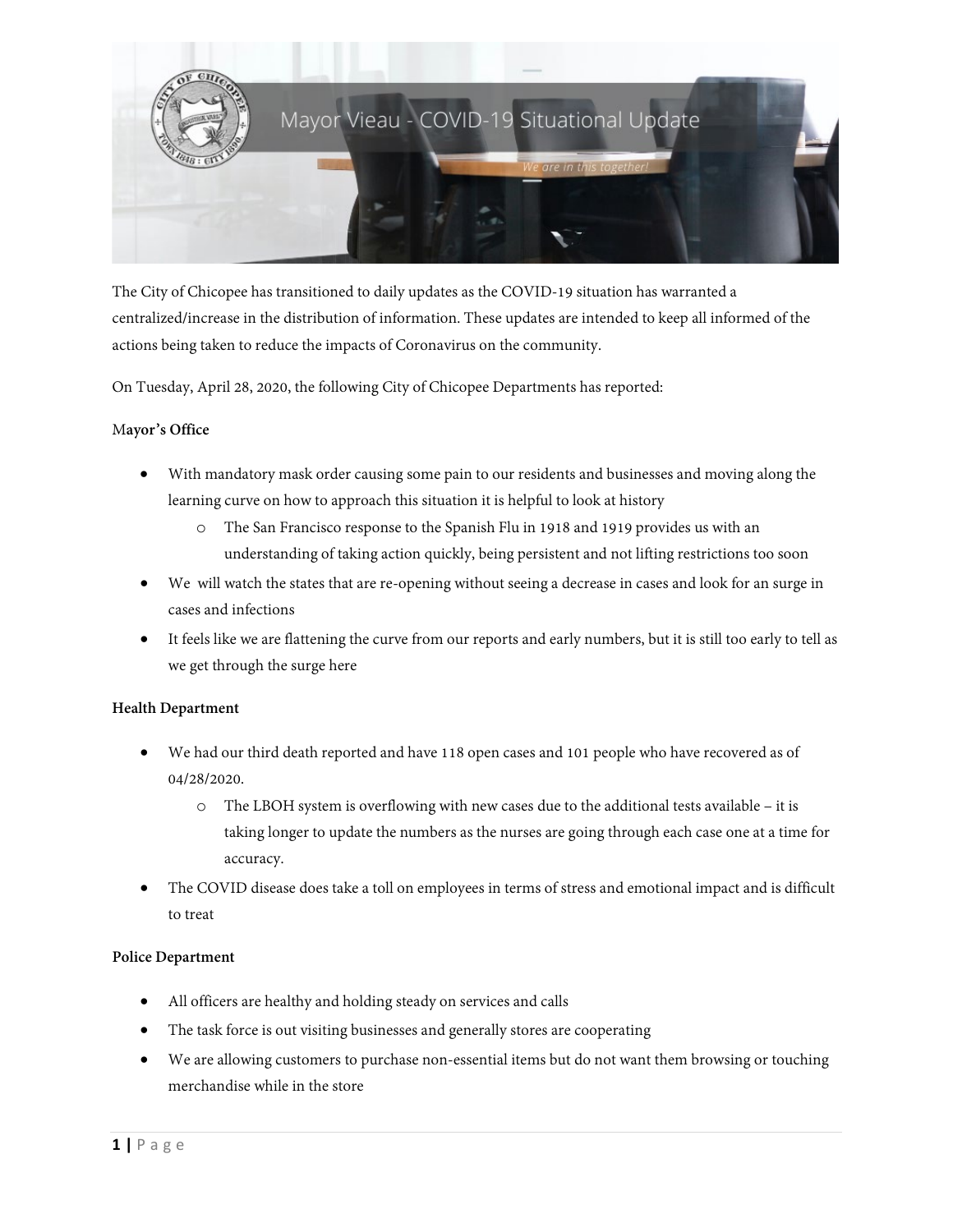- A customer can ask a store associate [who CAN get] an item for them and have it at register or courtesy desk for their purchase.
	- o Some stores do not want to have employees retrieving items or dealing with customers in this manner – that would be the stores decision to implement.
- The MA Attorney General sent out an order which clarifies the local Board of Health's ability to issue orders and guidelines on wearing masks
	- o Some store employees are not wearing masks correctly with masks at their necks or not covering nose and mouth
	- o We have gotten questions about the Post Office employees not wearing masks and were told by employees as federal workers the local order does not pertain to them.
		- They have shields and are utilizing social-spacing
		- Will do research on effectiveness of local orders on federal workers
	- o Some other businesses are being asked to wear masks today as they are not following order
	- o Using an educational approach and not issuing cease and desist orders to businesses yet
		- Also, can issue a fine up to \$1,000 but have not issued any yet
	- o Many stores are not letting customers in without a mask

# **Fire Department**

- The Fire Department is fully staffed and providing services
- Supply of PPE is steady

## **Emergency Management**

- MEMA is talking with us about the KN95 masks and will replace the ones tested at only 53% effectiveness. We had 3000 masks from MEMA
	- o Our masks are in grey bags and we will see if they replace them
- We are low on N95 masks and are looking for a reliable manufacturer
- The PPE supplies we had ordered will be delivered by MEMA tomorrow
- Individuals using the remote radio traffic service can use the service from home

# **COA**

- Submitted a food order and are concerned about the ability of suppliers to fill the order for chicken, pork and beef
- Looking for mask for seniors to be distributed with meals
- Will be adding a sign at Senior Center for mother's day and for encouragement

# **DPW**

• Department is status quo with staffing being maintained and no issues with services